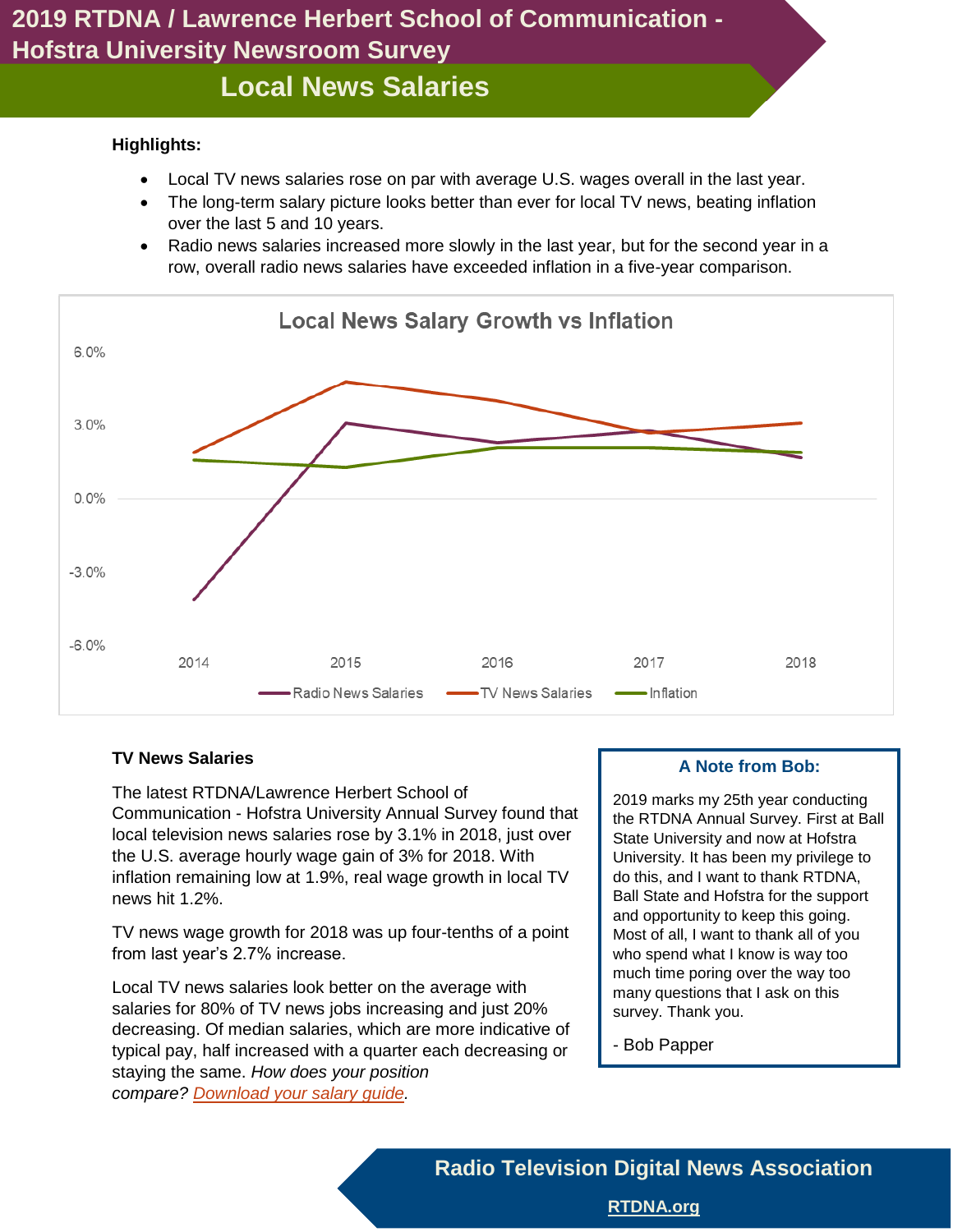# **Local News Salaries**



## **Download Your Salary Guide**

How does your salary compare?

Take a closer look at our data and see how your job's pay compares – in your newsroom, across market and newsroom sizes, and over time – with detailed breakdowns by position in our salary guides.

[TV News Salary Guide](https://rtdna.site-ym.com/store/view_product.asp?id=13678359) - Free for members. \$25 for non-members. [Radio News Salary Guide](http://rtdna.site-ym.com/store/view_product.asp?id=11324112) - Free for members. \$25 for non-members.

*Your purchase enables RTDNA to continue this research, available nowhere else. Thank you!*

The survey separated multi-media journalist (MMJ) from news reporter five years ago. Reporters have consistently earned more money, overall, than MMJs. The spread this year is \$16,200, compared to \$11,000 last year and \$12,000 the year before. Some of that difference is due to market size: more reporters are in bigger markets. But reporters make more than MMJs in markets 1 to 25, 26 to 50 and 51 to 100, so the pay differences aren't just due to market size.

### *A Note on Numbers:*

As averages can be skewed by particularly high or low examples, median is the best indicator of "typical" salaries, and is used in comparisons unless otherwise noted.

### **Long-Term Picture**

After 6 straight years of overall salary increases ahead of inflation, the big, long-term salary picture looks better than ever. Overall, TV news salaries have risen at twice the rate of inflation over the last 5 years, and nearly all positions have done better than inflation. *Is your position coming out ahead? [Download your salary guide.](https://rtdna.site-ym.com/store/view_product.asp?id=13678359)*

**Radio Television Digital News Association**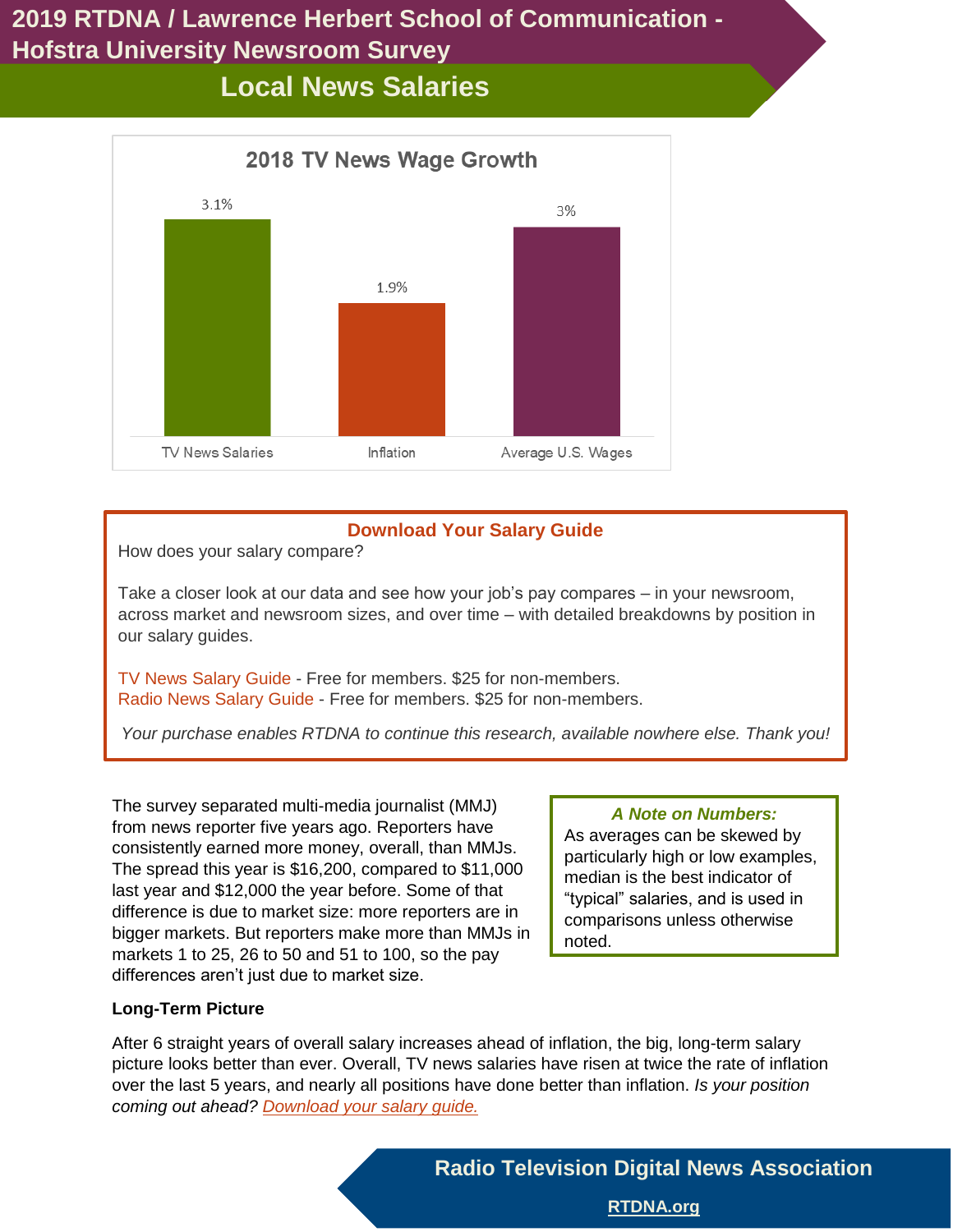# **Local News Salaries**



Even over the last decade, three-quarters of TV news positions are now running ahead of inflation. That's a huge improvement over just a few years ago.

Keep in mind that wages in this country, generally, had not kept pace with inflation until 2017.



**Radio Television Digital News Association**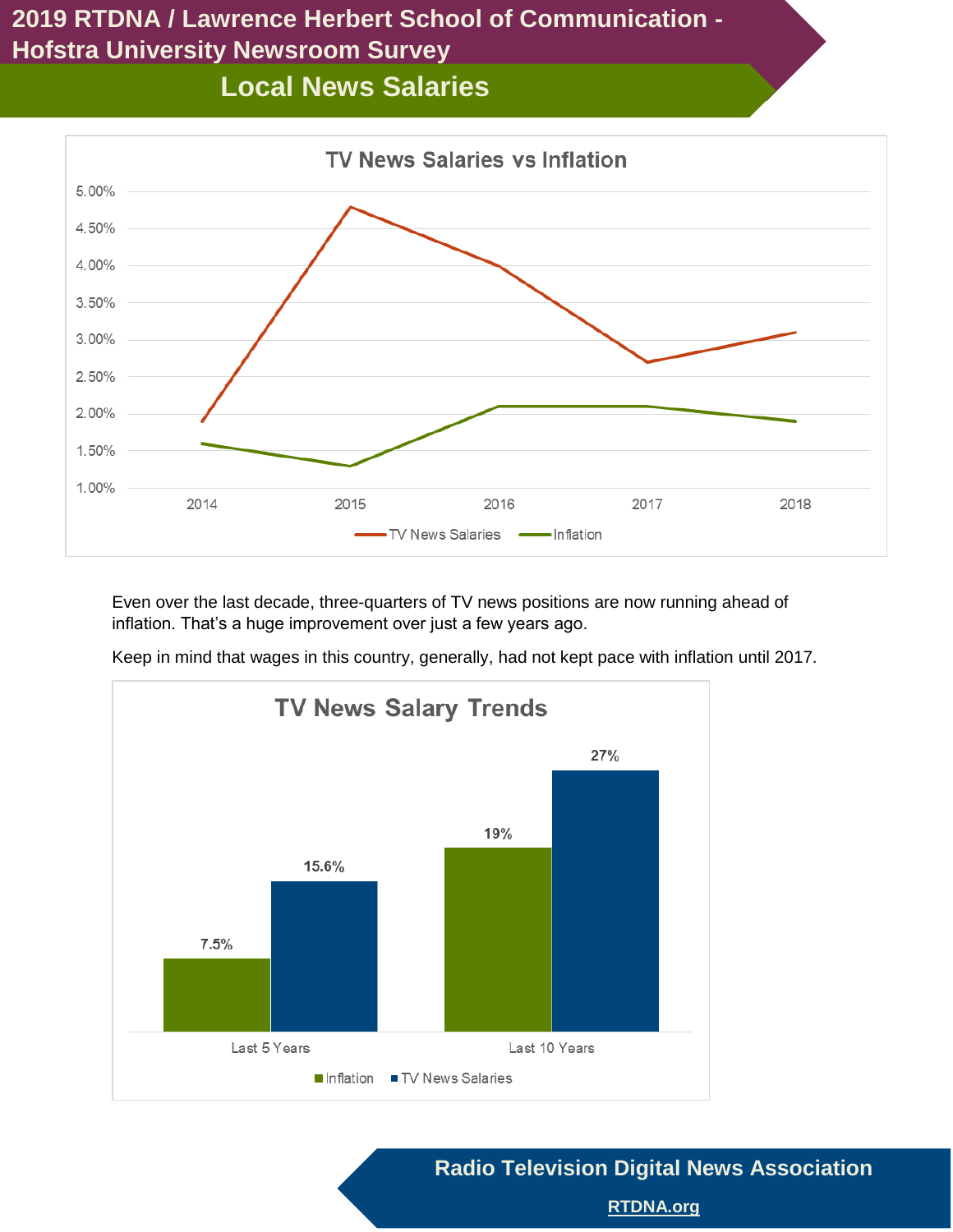**Local News Salaries**

#### **Market Size**

Usually there are winners and losers in the salary race, but this time around things were remarkably even.

Nearly all market sizes saw a majority of positions increase in salary, but both markets 1 to 25 and 26 to 50 were overwhelmingly so. That's a reversal for the biggest markets, but 26 to 50 had a strong year last year as well. Markets 101 to 150 came in last a year ago and third this time around with a bare majority of positions gaining ground. Markets 51 to 100, which came out on top last year was barely edged out for last place by markets 151+. In both, nearly two-thirds of positions the same or down from a year ago. *Where does your market fall? [Download your](https://rtdna.site-ym.com/store/view_product.asp?id=13678359)  [salary guide.](https://rtdna.site-ym.com/store/view_product.asp?id=13678359)*

#### **Starting Pay**

Average starting pay in TV increased by \$1,000, but median starting salary dropped by \$600 compared to last year, indicating that starting market size made all the difference. *[Download](https://rtdna.site-ym.com/store/view_product.asp?id=13678359)  [your salary guide](https://rtdna.site-ym.com/store/view_product.asp?id=13678359) to find average, median, minimum and maximum reported starting salaries for 10 TV news job titles.*

#### **Newsroom Size**

Sorting by size of newsroom leads to an unusual pattern this year. If you worked in the largest newsrooms of 51+ people or mid-sized ones with 21 to 30 staffers, it was a good year for salaries, with nearly three-quarters of the positions moving up in pay. For those in newsrooms of 20 or fewer, three-quarters of the positions either went down in salary or stayed the same.

Note that the two smallest newsroom groups include a number of newsrooms in the biggest markets, so salary numbers for those group tend to be erratic. *Where does your newsroom size fall? [Download your salary guide.](https://rtdna.site-ym.com/store/view_product.asp?id=13678359)*

"Other commercial" station salaries tended to be higher than most, and non-commercial salaries tend to be lower (as both usually are). Differences by network or region were inconsistent and inconsequential.

**Radio Television Digital News Association**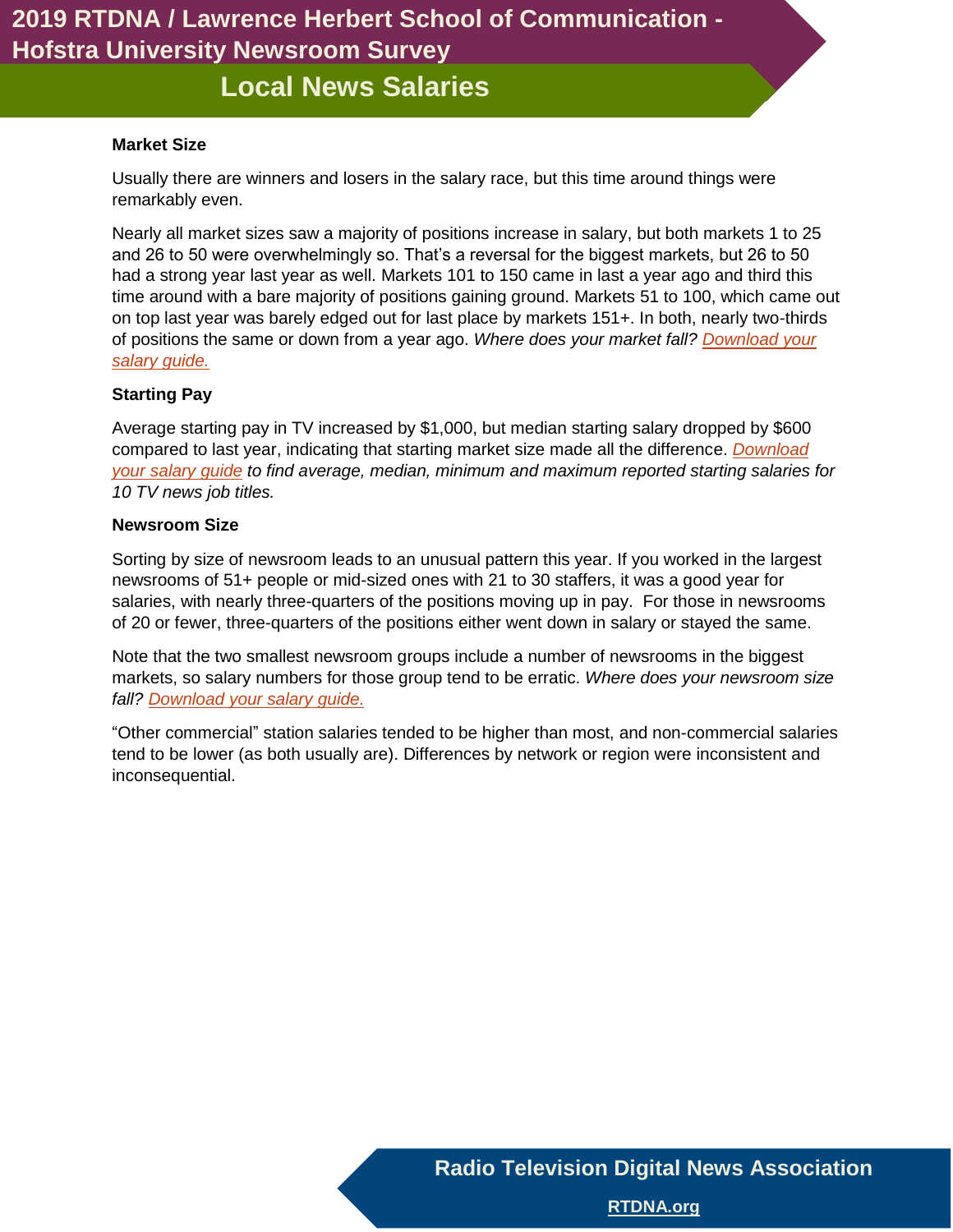# **Local News Salaries**

#### **Radio**

The latest RTDNA/Lawrence Herbert School of Communication - Hofstra University Annual Survey found that local radio news salaries rose by 1.7% from last year. That's down from last year's 2.8% increase. Factor in low inflation of 1.9%, and radio salaries almost held even over the last year, with a loss against inflation of 0.2%.

While it was a largely stagnant year overall, some positions fared much better than others.



### **Long-Term Picture**

With just a couple exceptions, five-year comparisons look strong, with overall salary growth well ahead of inflation for most radio news positions. Aided by the disastrous year of 2009, the 10 year comparison is strong across the board. *Is your position coming out ahead? [Download your](https://rtdna.site-ym.com/store/view_product.asp?id=13678485)  [salary guide.](https://rtdna.site-ym.com/store/view_product.asp?id=13678485)*



**Radio Television Digital News Association**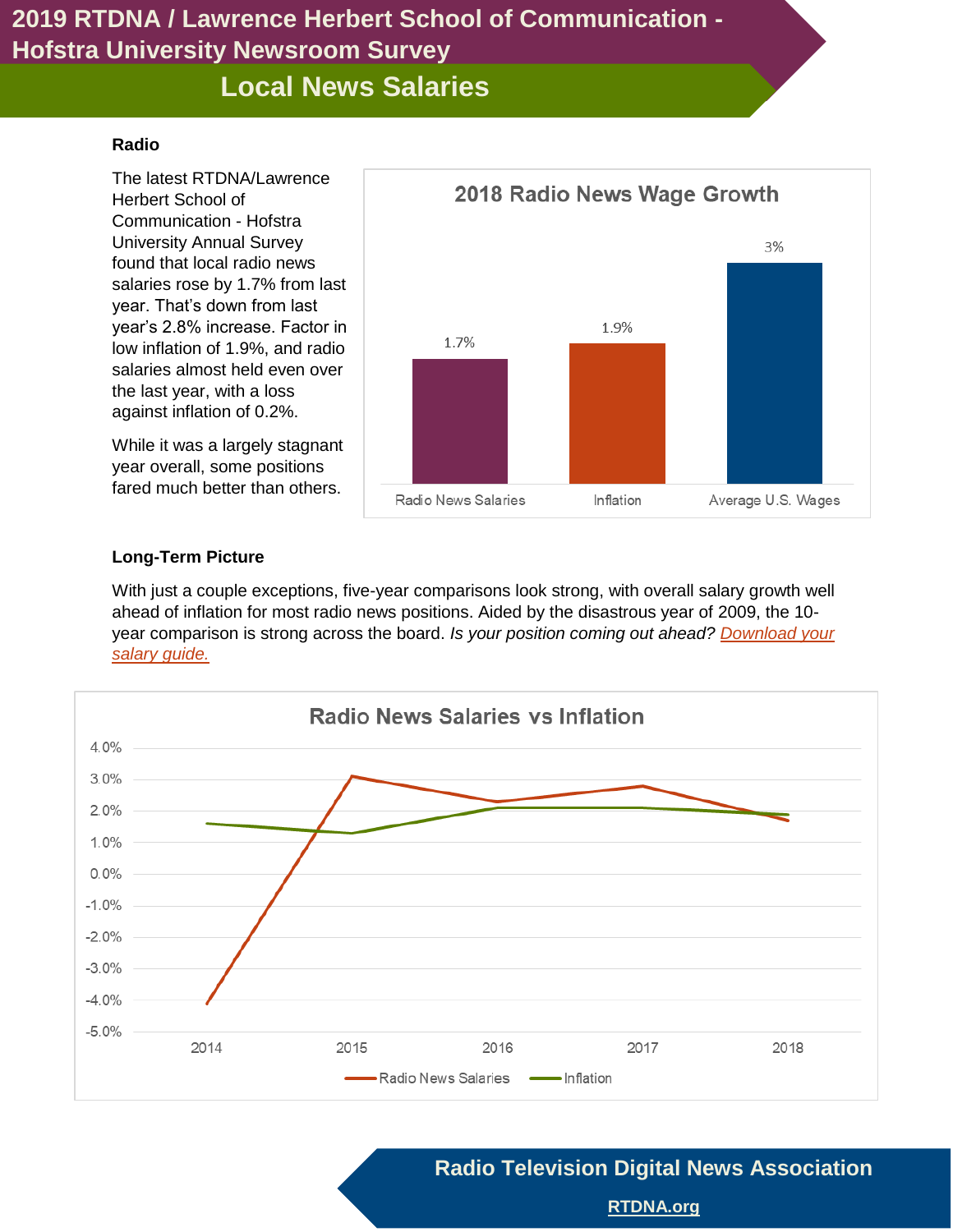# **Local News Salaries**

This is only the second year in a row where overall radio news salaries have exceeded inflation in a five-year comparison, at least for quite a few years. Ten-year comparisons have been stronger, but that's heavily based on some very low salaries a decade ago.



### **Commercial vs Public**

Overall, non-commercial salaries are 37.4% higher than commercial ones, but that's not quite a fair comparison. The vast majority of non-commercial stations surveyed are in large and major markets.

Using median (or more typical) salaries, non-commercial radio salaries come out 23.6% higher than commercial radio salaries – just looking at comparable market sizes.

*To compare median radio news salaries by position and market size, [download the radio news](https://rtdna.site-ym.com/store/view_product.asp?id=13678485)  [salary guide.](https://rtdna.site-ym.com/store/view_product.asp?id=13678485)*

### **Starting Pay**

Average starting pay in radio increased a whopping \$3,300 after increasing \$500 last year, \$600 the year before and \$700 the year before that.

Median (more typical) starting salaries rose by \$100 after a \$3,000 jump last year. *[Download](https://rtdna.site-ym.com/store/view_product.asp?id=13678485)  [your salary guide](https://rtdna.site-ym.com/store/view_product.asp?id=13678485) to find average, median, minimum and maximum reported starting salaries for radio news jobs.*

**Radio Television Digital News Association**